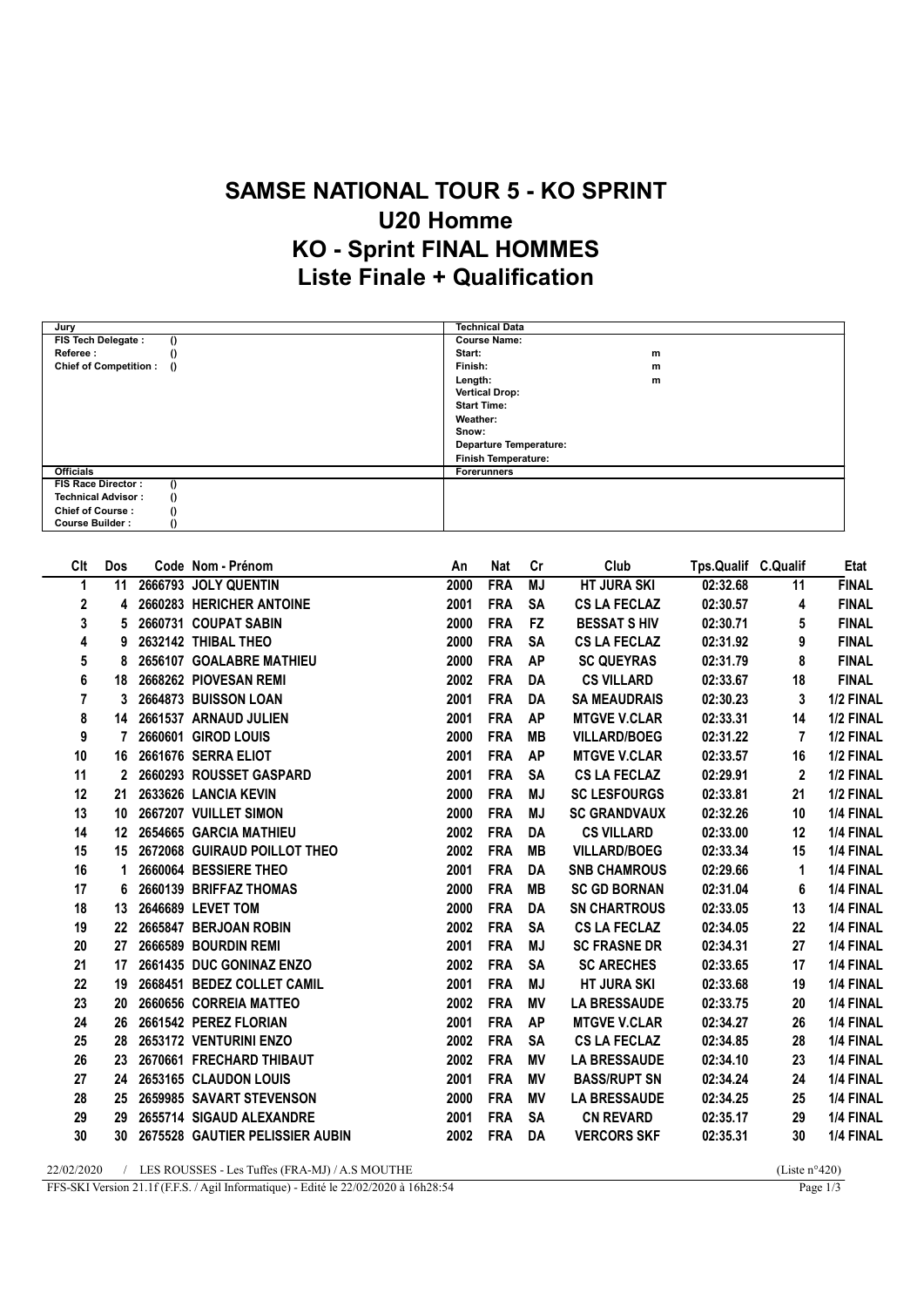| Clt                | Dos                                                                                               |  | Code Nom - Prénom                                | An   | <b>Nat</b>  | Cr        | Club                | Tps.Qualif C.Qualif |                         | Etat          |
|--------------------|---------------------------------------------------------------------------------------------------|--|--------------------------------------------------|------|-------------|-----------|---------------------|---------------------|-------------------------|---------------|
| 31                 |                                                                                                   |  | 73 2649626 MICHELON FLORIAN                      | 2000 | <b>FRA</b>  | SA        | <b>BAUGES S.N</b>   | 02:35.47            | 31                      | <b>QUALIF</b> |
| 32                 | 35                                                                                                |  | 2659925 BROUTIER REMI                            | 2000 | <b>FRA</b>  | <b>SA</b> | <b>BAUGES S.N</b>   | 02:35.51            | 32                      | <b>QUALIF</b> |
| 33                 | 57                                                                                                |  | 2648962 JEFFERIES JACQUES                        | 2002 | <b>FRA</b>  | MВ        | <b>LES GETS S.C</b> | 02:35.61            | 33                      | <b>QUALIF</b> |
| 34                 | 59                                                                                                |  | 2651824 CULLET VICTOR                            | 2002 | <b>FRA</b>  | <b>SA</b> | <b>SC MENUIRES</b>  | 02:35.64            | 34                      | <b>QUALIF</b> |
| 35                 | 81                                                                                                |  | 2665298 BROUTIER SIMON                           | 2002 | <b>FRA</b>  | <b>SA</b> | <b>BAUGES S.N</b>   | 02:35.66            | 35                      | <b>QUALIF</b> |
| 36                 | 67                                                                                                |  | 2667027 GROS MAXIME                              | 2002 | <b>FRA</b>  | <b>AP</b> | <b>ES VALLOUISE</b> | 02:35.77            | 36                      | <b>QUALIF</b> |
| 37                 | 69                                                                                                |  | 2643670 OGIER KILLIAN                            | 2002 | <b>FRA</b>  | DA        | <b>CS VILLARD</b>   | 02:36.07            | 37                      | <b>QUALIF</b> |
| 38                 | 56                                                                                                |  | 2660412 GIACHINO GIANNI                          | 2001 | <b>FRA</b>  | SA        | <b>SC PEISEY VA</b> | 02:36.17            | 38                      | QUALIF        |
| 39                 | 64                                                                                                |  | 2660284 LAMALLE VALENTIN                         | 2000 | <b>FRA</b>  | <b>SA</b> | <b>CS LA FECLAZ</b> | 02:36.26            | 39                      | <b>QUALIF</b> |
| 40                 | 47                                                                                                |  | 2665596 MARIE SIMON                              | 2001 | <b>FRA</b>  | MВ        | <b>SC D'AGY</b>     | 02:36.33            | 40                      | <b>QUALIF</b> |
| 41                 | 77                                                                                                |  | 2663711 BOURGIN MILLET TOM                       | 2002 | <b>FRA</b>  | MJ        | <b>SMBM/MORBIER</b> | 02:36.64            | 41                      | QUALIF        |
|                    |                                                                                                   |  | 2654671 DESLOGES MATHIS                          | 2002 | <b>FRA</b>  | <b>DA</b> | <b>CO 7 LAUX GR</b> |                     |                         | <b>QUALIF</b> |
| 42                 | 23                                                                                                |  |                                                  |      |             |           |                     | 02:36.85            | 42                      | <b>QUALIF</b> |
| 43                 | 54                                                                                                |  | 2673083 TOURNIER MATTIS                          | 2001 | <b>FRA</b>  | MJ        | <b>BOIS D'AMONT</b> | 02:36.98            | 43                      |               |
| 44                 | 115                                                                                               |  | 11 PALOMO GERARD                                 | 2000 | <b>SPA</b>  | <b>SP</b> | <b>CATALOGNE</b>    | 02:37.01            | 44                      | <b>QUALIF</b> |
| 45                 | 36                                                                                                |  | 2670372 GRAPPE MATTHIAS                          | 2001 | <b>FRA</b>  | MJ        | <b>SC GRANDVAUX</b> | 02:37.13            | 45                      | <b>QUALIF</b> |
| 46                 | 46                                                                                                |  | 2658819 THOVEX JULIEN                            | 2002 | <b>FRA</b>  | MВ        | <b>CS LA CLUSAZ</b> | 02:37.23            | 46                      | <b>QUALIF</b> |
| 47                 | 26                                                                                                |  | 2638107 RIQUIER SIMON                            | 2000 | <b>FRA</b>  | MВ        | <b>CNG</b>          | 02:37.43            | 47                      | <b>QUALIF</b> |
| 48                 | 86                                                                                                |  | 2654434 BARTHEZ XAVIER                           | 2000 | <b>FRA</b>  | <b>SA</b> | <b>CN REVARD</b>    | 02:37.44            | 48                      | <b>QUALIF</b> |
| 49                 | 20                                                                                                |  | 2646382 MILICI BRICE                             | 2000 | <b>FRA</b>  | MВ        | <b>CS MEGEVE</b>    | 02:37.45            | 49                      | <b>QUALIF</b> |
| 50                 |                                                                                                   |  | 92 2670651 REMY MATTEO                           | 2002 | <b>FRA</b>  | ΜV        | <b>LA BRESSAUDE</b> | 02:37.51            | 50                      | <b>QUALIF</b> |
| 51                 | 71                                                                                                |  | 2677306 MARTIN PIERRE                            | 2002 | <b>FRA</b>  | MJ        | <b>VAL MORTEAU</b>  | 02:37.54            | 51                      | <b>QUALIF</b> |
| 52                 |                                                                                                   |  | 32 2660593 FONTAINE PAUL                         | 2000 | <b>FRA</b>  | MВ        | <b>SC GD BORNAN</b> | 02:37.87            | 52                      | <b>QUALIF</b> |
| 53                 | 21                                                                                                |  | 2665580 SCHOEFFEL ANTONIN                        | 2000 | <b>FRA</b>  | ΜV        | <b>SC RANSPACH</b>  | 02:37.96            | 53                      | <b>QUALIF</b> |
| 54                 | 58                                                                                                |  | 2670774 DEJOUR HUGO                              | 2002 | <b>FRA</b>  | MВ        | <b>SCNP ROCHOIS</b> | 02:38.12            | 54                      | <b>QUALIF</b> |
| 55                 | 91                                                                                                |  | 2660757 GIBELLO ADRIEN                           | 2002 | <b>FRA</b>  | DA        | <b>GUC GRENOBLE</b> | 02:38.30            | 55                      | <b>QUALIF</b> |
| 56                 | 70                                                                                                |  | 2666584 BONNOT HUGO                              | 2001 | <b>FRA</b>  | MJ        | <b>ES SAUGETTE</b>  | 02:38.66            | 56                      | <b>QUALIF</b> |
| 57                 | 34                                                                                                |  | 2643857 ALLARD MARC ANTOINE                      | 2001 | <b>FRA</b>  | MВ        | <b>CS MEGEVE</b>    | 02:38.68            | 57                      | <b>QUALIF</b> |
| 58                 | 114                                                                                               |  | <b>4 MORALES MARTIN</b>                          | 2002 | <b>SPA</b>  | <b>SP</b> | <b>CATALOGNE</b>    | 02:38.87            | 58                      | <b>QUALIF</b> |
| 59                 | 42                                                                                                |  | 2647513 CHAPPAZ SIMON                            | 2002 | <b>FRA</b>  | MВ        | <b>CS LA CLUSAZ</b> | 02:38.88            | 59                      | <b>QUALIF</b> |
| 60                 | 76                                                                                                |  | 2670499 MARTINET TEO                             | 2001 | <b>FRA</b>  | MJ        | <b>HT JURA SKI</b>  | 02:39.12            | 60                      | <b>QUALIF</b> |
| 61                 | 79                                                                                                |  | 2656823 ARBEZ MATHIEU                            | 2002 | <b>FRA</b>  | MJ        | <b>SMBM/MORBIER</b> | 02:39.20            | 61                      | <b>QUALIF</b> |
| 62                 | 72                                                                                                |  | 2667037 BORDET COLIN                             | 2002 | <b>FRA</b>  | <b>AP</b> | <b>MTGVE V.CLAR</b> | 02:39.41            | 62                      | <b>QUALIF</b> |
| 63                 |                                                                                                   |  | 2663579 MONTEIRO OLIVIER                         | 2000 | <b>FRA</b>  |           | <b>GAP-BAYARD</b>   | 02:40.12            | 63                      | <b>QUALIF</b> |
|                    | 17                                                                                                |  |                                                  |      |             | <b>AP</b> |                     |                     |                         |               |
| 64                 | 40                                                                                                |  | 2670205 PRIMET LUC                               | 2002 | <b>FRA</b>  | MJ        | <b>OLYMP MT DOR</b> | 02:40.40            | 64                      | <b>QUALIF</b> |
| 65                 | 80                                                                                                |  | 2677667 HENRY THOMAS                             | 2001 | <b>FRA</b>  | MВ        | <b>CHABLAIS NOR</b> | 02:40.71            | 65                      | <b>QUALIF</b> |
| 66                 |                                                                                                   |  | 95 2648735 PELLICIER LOAN                        | 2002 | <b>FRA</b>  | <b>SA</b> | <b>SC PEISEY VA</b> | 02:41.20            | 66                      | <b>QUALIF</b> |
| 67                 |                                                                                                   |  | 66 2659089 MONNET THEO                           | 2001 | FRA AP      |           | <b>MTGVE V.CLAR</b> | 02:41.70            | 67                      | <b>QUALIF</b> |
| 68                 | 112                                                                                               |  | <b>12 GOLAY ROMAIN</b>                           | 2001 | <b>SUI</b>  | <b>SP</b> | <b>VALLEE JOUX</b>  | 02:41.91            | 68                      | <b>QUALIF</b> |
| 69                 | 90                                                                                                |  | 2653735 CHICHIGNOUD LOUIS                        | 2002 | <b>FRA</b>  | DA        | <b>US AUTRANNAI</b> | 02:42.42            | 69                      | <b>QUALIF</b> |
| 70                 | 61                                                                                                |  | 2668456 PERRILLAT AMEDE LEO                      | 2001 | <b>FRA</b>  | MВ        | <b>SC GD BORNAN</b> | 02:43.09            | 70                      | <b>QUALIF</b> |
| 71                 |                                                                                                   |  | 94 2651079 THOMAS KILLIAN                        | 2001 | <b>FRA</b>  | MJ        | <b>HT JURA SKI</b>  | 02:43.89            | 71                      | <b>QUALIF</b> |
| 72                 | 101                                                                                               |  | 2665681 GRASSET LILIAN                           | 2002 | <b>FRA</b>  | <b>LY</b> | <b>SC LE POIZAT</b> | 02:44.06            | 72                      | <b>QUALIF</b> |
| 73                 | 113                                                                                               |  | 3 AULADELL MIQUEL                                | 2002 | <b>SPA</b>  | <b>SP</b> | <b>CATALOGNE</b>    | 02:44.64            | 73                      | <b>QUALIF</b> |
| 74                 |                                                                                                   |  | 60 2670904 PERRILLAT BOITEUX TANGUY              | 2002 | <b>FRA</b>  | MВ        | <b>SC GD BORNAN</b> | 02:44.87            | 74                      | <b>QUALIF</b> |
| 75                 |                                                                                                   |  | 98 2671232 DELSOL BASTIEN                        | 2002 | FRA         | <b>SA</b> | <b>CS LA FECLAZ</b> | 02:45.18            | 75                      | <b>QUALIF</b> |
| 76                 |                                                                                                   |  | 75 2661091 LEJEUNE VALENTIN                      | 2002 | <b>FRA</b>  | ΜV        | <b>BASS/RUPT SN</b> | 02:45.30            | 76                      | <b>QUALIF</b> |
| 77                 |                                                                                                   |  | 96 2649196 FAVIER MATHIS                         | 2001 | <b>FRA</b>  | <b>SA</b> | <b>CS KARELLIS</b>  | 02:45.59            | 77                      | QUALIF        |
| 78                 |                                                                                                   |  | 100 2665641 ABRAHAM MARIUS                       | 2001 | <b>FRA</b>  | MJ        | HT JURA SKI         | 02:45.83            | 78                      | <b>QUALIF</b> |
| 79                 |                                                                                                   |  | 78 2667105 GONNON LOUIS                          | 2002 | <b>FRA</b>  | <b>AP</b> | GAP-BAYARD          | 02:47.51            | 79                      | <b>QUALIF</b> |
| 80                 |                                                                                                   |  | 106 2682752 JEANNIN CLEMENT                      | 2001 | <b>FRA</b>  | MJ        | <b>CSR PONTARLI</b> | 02:49.06            | 80                      | <b>QUALIF</b> |
| 81                 |                                                                                                   |  | 97 2665749 MOURET BENOIT                         | 2002 | <b>FRA</b>  | MJ        | <b>CSR PONTARLI</b> | 02:49.44            | 81                      | <b>QUALIF</b> |
|                    |                                                                                                   |  |                                                  |      |             |           |                     |                     |                         |               |
| 82                 | 103                                                                                               |  | 2658676 LAURENT BASTIEN                          | 2002 | <b>FRA</b>  | <b>SA</b> | <b>CS MERIBEL</b>   | 02:52.50            | 82                      | <b>QUALIF</b> |
| 83                 | 99                                                                                                |  | 2691735 DIEUZY VICTOR                            | 2002 | <b>FRA</b>  | <b>AP</b> | GAP-BAYARD          | 02:52.85            | 83                      | <b>QUALIF</b> |
| 84                 |                                                                                                   |  | 102 2654682 MILLET ANTOINE                       | 2002 | <b>FRA</b>  | MJ        | <b>HT JURA SKI</b>  | 02:53.44            | 84                      | <b>QUALIF</b> |
| 85                 |                                                                                                   |  | 110 2662333 GUYOT PAUL                           | 2002 | FRA         | MJ        | <b>SMBM/MORBIER</b> | 02:53.80            | 85                      | <b>QUALIF</b> |
| <b>ABSENTS (1)</b> |                                                                                                   |  |                                                  |      |             |           |                     |                     |                         |               |
|                    |                                                                                                   |  | 111 2673961 BLANC LOUAN                          |      | 2001 FRA MJ |           | <b>A.S MOUTHE</b>   | Abs                 |                         | <b>QUALIF</b> |
| 22/02/2020         |                                                                                                   |  | / LES ROUSSES - Les Tuffes (FRA-MJ) / A.S MOUTHE |      |             |           |                     |                     | (Liste $n^{\circ}420$ ) |               |
|                    | FFS-SKI Version 21.1f (F.F.S. / Agil Informatique) - Edité le 22/02/2020 à 16h28:54<br>Page $2/3$ |  |                                                  |      |             |           |                     |                     |                         |               |

 $L = E/I$